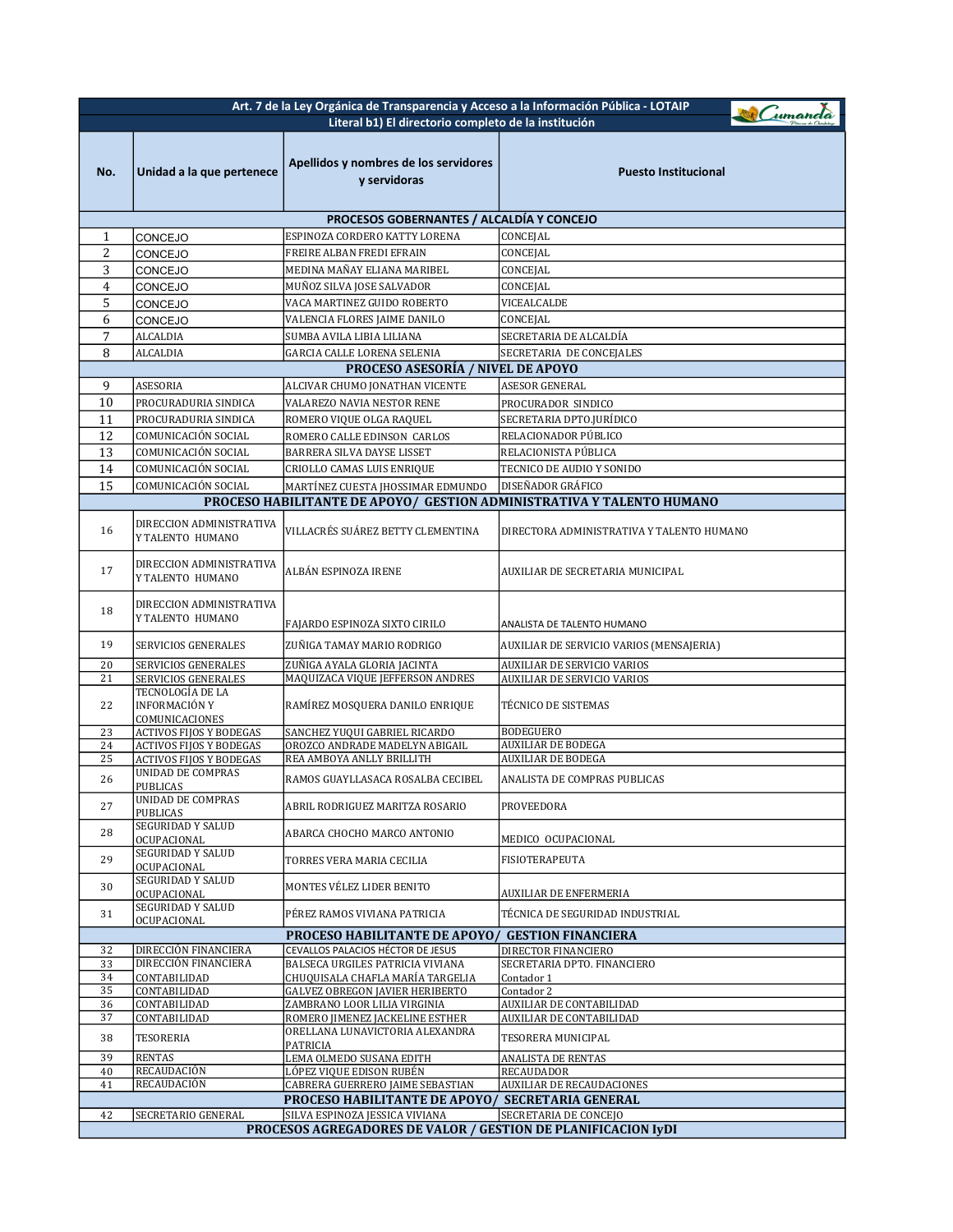| 43 | DIRECCION DE<br>PLANIFICACIÓN<br><b>INSTITUCIONAL Y</b>                             | DESARROLLO INSTITUCIONAL MONTECÉ VILLAMAR NARCISO BOLIVAR | DIRECTOR DE PLANIFICCION                                                   |
|----|-------------------------------------------------------------------------------------|-----------------------------------------------------------|----------------------------------------------------------------------------|
| 44 | DIRECCION DE<br>PLANIFICACIÓN<br><b>INSTITUCIONAL Y</b><br>DESARROLLO INSTITUCIONAL | PESANTES VALDIVIESO CARLA ANDREA                          | SECRETARIA DE PLANIFICCION                                                 |
| 45 | PLANEAMIENTO URBANO Y<br>ORDENAMIENTO<br>TERRITORIAL                                | GUAMÁN ILBAY JOSÉ LUIS                                    | <b>ARQUITECTO</b>                                                          |
| 46 | <b>ESTUDIOS Y PROYECTOS</b>                                                         | AUQUILLA AUQUILLA LUIS HUMBERTO                           | DISEÑADOR ESTRUCTURAL                                                      |
| 47 | <b>ESTUDIOS Y PROYECTOS</b>                                                         | GAVILANES CASTILLO CRISTIAN FABRICIO                      | DISEÑADOR ESTRUCTURAL                                                      |
| 48 | <b>ESTUDIOS Y PROYECTOS</b>                                                         | CABEZAS ARÉVALO FLAVIO FRANKLIN                           | TÉCNIICO DE PROYECTOS                                                      |
| 49 | <b>ESTUDIOS Y PROYECTOS</b>                                                         | MEDINA SALAZAR KATHERINE MAITE                            | <b>TÉCNIICO DE PROYECTOS</b>                                               |
| 50 | FISCALIZACIÓN                                                                       | RIOS ABRIL PABLO GEOVANNY                                 | FISCALIZADOR                                                               |
| 51 | AVALÚOS Y CATASTROS                                                                 | VILLA UVIDIA ANTONIO GUSTAVO                              | JEFE DE AVALUOS Y CATASTROS                                                |
| 52 | AVALÚOS Y CATASTROS                                                                 | VILLAGOMEZ COBOS ELVIA MARIETA                            | AUXILIAR DE AVALUOS Y CATASTROS                                            |
| 53 | AVALÚOS Y CATASTROS                                                                 | CAZORLA ARMAS JORGE ALEJANDRO                             | AUXILIAR DE AVALUOS Y CATASTROS                                            |
| 54 | AVALÚOS Y CATASTROS                                                                 | URGILES ZAVALA ROBINSON XAVIER                            | TOPÓGRAFO                                                                  |
| 55 | TRANSPORTE TERRESTRE,<br>TRANSITO Y SEGURIDAD VIAL                                  | <b>CUADRADO FLORES GEOVANNY MARCELO</b>                   | JEFE DE MATRICULACIÓN UTTTSVM                                              |
| 56 | TRANSPORTE TERRESTRE,<br>TRANSITO Y SEGURIDAD VIAL                                  | DOMINGUEZ MIÑO MAGALY PIEDAD                              | DIGITADORA UTTTSVM                                                         |
| 57 | TRANSPORTE TERRESTRE,<br>TRANSITO Y SEGURIDAD VIAL                                  | DELGADO MOREIRA MARIASOLEDAD                              | <b>SSECRETARIA DE UTTTSVM</b>                                              |
| 58 | TRANSPORTE TERRESTRE,<br>TRANSITO Y SEGURIDAD VIAL                                  | RUILOVA CURAY PEDRO MARCIAL                               | REVISOR VEHICULAR UTTTSVM                                                  |
|    |                                                                                     |                                                           | PROCESO HABILITANTE DE APOYO / GESTIÓN DE OBRAS PÚBLICAS Y VIALIDAD URBANA |
| 59 | DIRECCIÓNDE OBRAS<br>PÚBLICAS Y VIALIDAD<br>URBANA                                  | QUINTANILLA ARMIJO SHIRLEY YESENIA                        | DIRECTORA DE OBRAS PUBLICAS                                                |
| 60 | DIRECCIÓNDE OBRAS<br>PÚBLICAS Y VIALIDAD<br>URBANA                                  | MORALES CASTILLO MARÍA DIANA                              | SSECRETARIIA DE OBRAS PUBLICAS                                             |
| 61 | FISCALIZACIÓN                                                                       | <b>ULLOA REYES MILTON RUBEN</b>                           | FISCALIZADOR                                                               |
| 62 |                                                                                     |                                                           |                                                                            |
|    | FISCALIZACIÓN                                                                       | PUCULPALA CAYAN MARIA NANCY                               | FISCALIZADORA                                                              |
| 63 | FISCALIZACIÓN                                                                       | MITA TIXI MARITZA LORENA                                  | FISCALIZADORA                                                              |
| 64 | FISCALIZACIÓN                                                                       | NARVÁEZ PEÑA HENRY DARWIN                                 | FISCALIZADORA                                                              |
| 65 | CONSTRUCCIÓN Y<br>MANTENIMIENTO DE<br><u>INFRAESTRUCTURA FÍSICA</u>                 | CABRERA PINEDA MANUEL AURELIO                             | OPERADOR DE LA MOTONIVELADORA                                              |
| 66 | <b>CONSTRUCCIÓN Y</b><br>MANTENIMIENTO DE<br>INFRAESTRUCTURA FÍSICA                 | ESPINOZA BASTIDAS EDISON DANIEL                           | OPERADOR RETROEXCAVADORA                                                   |
| 67 | CONSTRUCCIÓN Y<br>MANTENIMIENTO DE<br>INFRAESTRUCTURA FÍSICA                        | GARCÍA BELTRÁN WILSON GEOVANY                             | OPERADOR RETROEXCAVADORA                                                   |
| 68 | CONSTRUCCIÓN Y<br>MANTENIMIENTO DE<br>INFRAESTRUCTURA FÍSICA                        | SAMANIEGO BAZANTES OSCAR SAÚL                             | OPERADOR RETROEXCAVADORA                                                   |
| 69 | CONSTRUCCIÓN Y<br>MANTENIMIENTO DE<br>INFRAESTRUCTURA FÍSICA                        | ZAMBRANO ACURIO EDGAR EDUARDO                             | OPERADOR RE RODILLO                                                        |
| 70 | CONSTRUCCIÓN Y<br>MANTENIMIENTO DE<br>INFRAESTRUCTURA FÍSICA                        | BARBA DELGADO VICTOR JESÚS                                | <b>CHOFER MUNICIPAL</b>                                                    |
| 71 | DIRECCIÓN DE OBRAS<br>PUBLICAS                                                      | BARBA DELGADO VICTOR JESÚS                                | <b>CHOFER MUNICIPAL</b>                                                    |
| 72 | <b>CONSTRUCCIÓN Y</b><br>MANTENIMIENTO DE<br>INFRAESTRUCTURA FÍSICA                 | PAREDES OBREGON DANY MARCELO                              | <b>CHOFER MUNICIPAL</b>                                                    |
| 73 | CONSTRUCCIÓN Y<br>MANTENIMIENTO DE<br>INFRAESTRUCTURA FÍSICA                        | CAZCO LEMACHE EDITHON EDUARDO                             | <b>CHOFER MUNICIPAL</b>                                                    |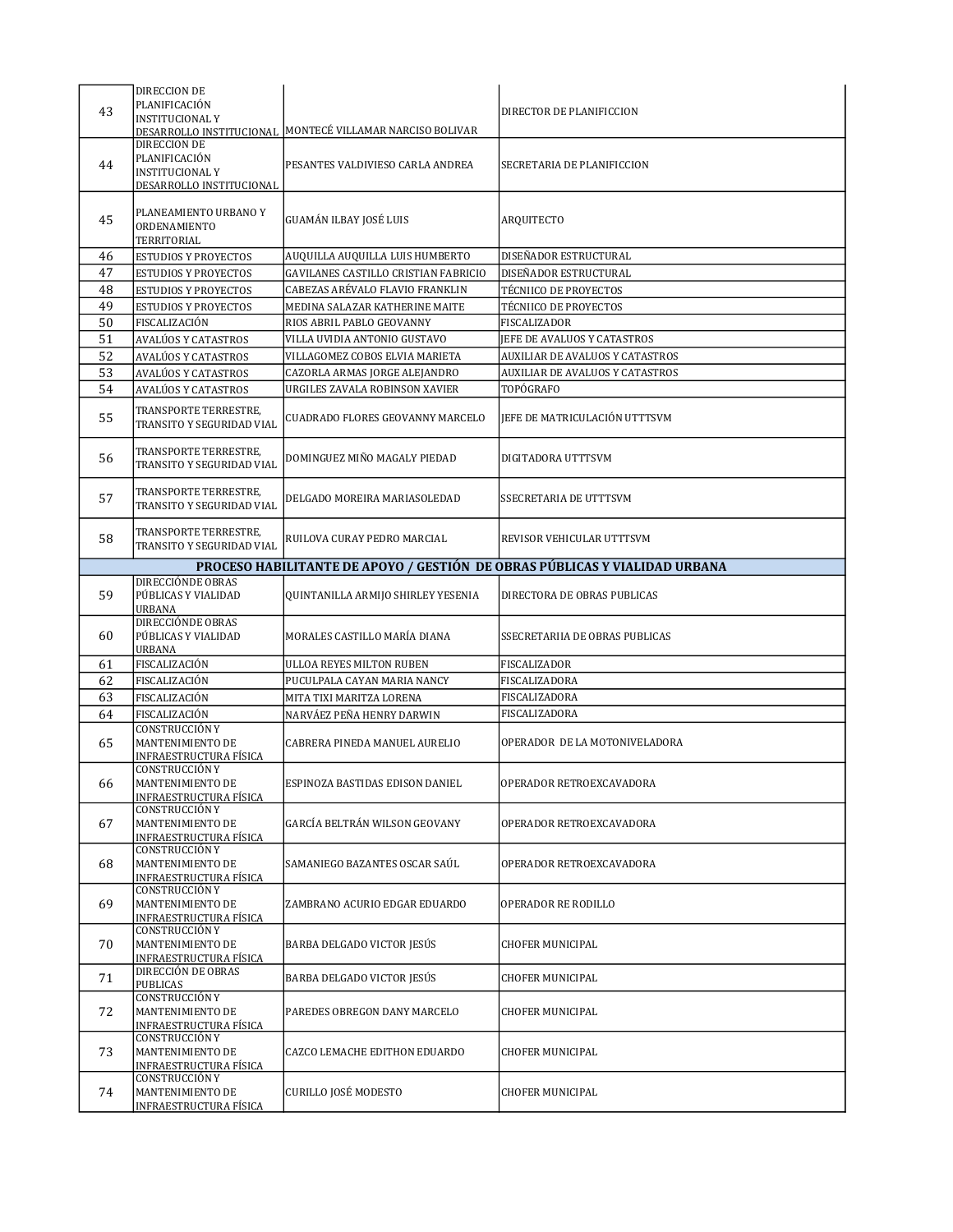| 75  | CONSTRUCCIÓN Y<br>MANTENIMIENTO DE<br>INFRAESTRUCTURA FÍSICA               | FLORES ALDAZ CRISTIAN EDUARDO                 | <b>CHOFER MUNICIPAL</b> |
|-----|----------------------------------------------------------------------------|-----------------------------------------------|-------------------------|
| 76  | CONSTRUCCIÓN Y<br>MANTENIMIENTO DE<br>INFRAESTRUCTURA FÍSICA               | GALARZA PARRA ABDON SALOMÓN                   | <b>CHOFER MUNICIPAL</b> |
| 77  | ADMINISTRACIÓN GENERAL                                                     | GAVILANEZ MUÑOZ ANGEL JEREMIAS                | <b>CHOFER MUNICIPAL</b> |
| 78  | ADMINISTRACIÓN GENERAL                                                     | PILCO MONTESDEOCA OCTAVIANO<br><b>ECUADOR</b> | <b>CHOFER MUNICIPAL</b> |
| 79  | CONSTRUCCIÓN Y<br>MANTENIMIENTO DE<br>INFRAESTRUCTURA FÍSICA               | TAPIA AREVALO HECTOR HUGO                     | CHOFER MUNICIPAL        |
| 80  | DIRECCIÓN DE OBRAS<br><b>PUBLICAS</b>                                      | VELASCO VINUEZA JOSÉ LUIS                     | <b>CHOFER MUNICIPAL</b> |
| 81  | ADMINISTRACIÓN GENERAL                                                     | <b>GONZÁLEZ CALLE JAVIER ENRIQUE</b>          | MAESTRO DE OBRA         |
| 82  | CONSTRUCCIÓN Y<br>MANTENIMIENTO DE<br>INFRAESTRUCTURA FÍSICA               | CURICAMA AUCANSELA LUIS ALBERTO               | MAESTRO ALBAÑIL         |
| 83  | CONSTRUCCIÓN Y<br>MANTENIMIENTO DE<br>INFRAESTRUCTURA FÍSICA               | MAQUISACA MAQUISACA ROBINSON WILMO ALBAÑIL    |                         |
| 84  | CONSTRUCCIÓN Y<br>MANTENIMIENTO DE<br>INFRAESTRUCTURA FÍSICA               | QUITO CUENCA CLEVER JOSE                      | ALBAÑIL                 |
| 85  | CONSTRUCCIÓN Y<br>MANTENIMIENTO DE<br>INFRAESTRUCTURA FÍSICA               | HURTADO CULCAY ELADIO GERARDO                 | <b>JORNALERO</b>        |
| 86  | CONSTRUCCIÓN Y<br>MANTENIMIENTO DE<br>INFRAESTRUCTURA FÍSICA               | UZHCA CHUCAY FARQUER NERCILLO                 | <b>JORNALERO</b>        |
| 87  | CONSTRUCCIÓN Y<br>MANTENIMIENTO DE<br>INFRAESTRUCTURA FÍSICA               | AMEZA SANTACRUZ WILMO DANIEL                  | <b>JORNALERO</b>        |
| 88  | CONSTRUCCIÓN Y<br>MANTENIMIENTO DE<br>INFRAESTRUCTURA FÍSICA               | GAROFALO BELTRAN CESAR DAVID                  | <b>JORNALERO</b>        |
| 89  | CONSTRUCCIÓN Y<br>MANTENIMIENTO DE<br><b>INFRAESTRUCTURA FÍSICA</b>        | MOREIRA AVEIGA FREDDY ALBERTO                 | <b>JORNALERO</b>        |
| 90  | CONSTRUCCIÓN Y<br>MANTENIMIENTO DE<br>INFRAESTRUCTURA FÍSICA               | CHILUIZA MORENO GERSON ALEXANDER              | <b>JORNALERO</b>        |
| 91  | <b>CONSTRUCCIÓN Y</b><br>MANTENIMIENTO DE<br>INFRAESTRUCTURA FÍSICA        | PEÑA SORNOZA WILLIAN GASTON                   | <b>IORNALERO</b>        |
| 92  | <b>CONSTRUCCIÓN Y</b><br>MANTENIMIENTO DE<br>INFRAESTRUCTURA FÍSICA        | GUARANGO TAPIA EDISSON RIGOBERTO              | <b>JORNALERO</b>        |
| 93  | <b>CONSTRUCCIÓN Y</b><br>MANTENIMIENTO DE<br><b>INFRAESTRUCTURA FÍSICA</b> | SANTILLAN CUADRADO JHONATAN OMAR              | <b>JORNALERO</b>        |
| 94  | CONSTRUCCIÓN Y<br>MANTENIMIENTO DE<br>INFRAESTRUCTURA FÍSICA               | ABALOS HUILCA WALTER JOSE                     | <b>JORNALERO</b>        |
| 95  | CONSTRUCCIÓN Y<br>MANTENIMIENTO DE<br>INFRAESTRUCTURA FÍSICA               | CACERES VASQUEZ ISMAEL PATRICIO               | <b>JORNALERO</b>        |
| 96  | <b>CONSTRUCCIÓN Y</b><br>MANTENIMIENTO DE<br><b>INFRAESTRUCTURA FÍSICA</b> | QUIROZ VELEZ LUIS JAVIER                      | <b>JORNALERO</b>        |
| 97  | CONSTRUCCIÓN Y<br>MANTENIMIENTO DE<br>INFRAESTRUCTURA FÍSICA               | CARRIEL ZAMBRANO PEDRO FELIPE                 | <b>JORNALERO</b>        |
| 98  | BERRONES SILVA WILSON<br>TANCREDO                                          | SUPERVISOR DE MAQUINARIA                      | CONTROL DE MAQUINARIA   |
| 99  | BELTRÁN VÁSQUEZ MANUEL<br>ANTONIO                                          | MECÁNICO SOLDADOR                             | CONTROL DE MAQUINARIA   |
| 100 | REINO CAZORLA                                                              | AUXILIAR DE MECANICA                          | CONTROL DE MAQUINARIA   |
|     | WELLINGTON STALYN                                                          |                                               |                         |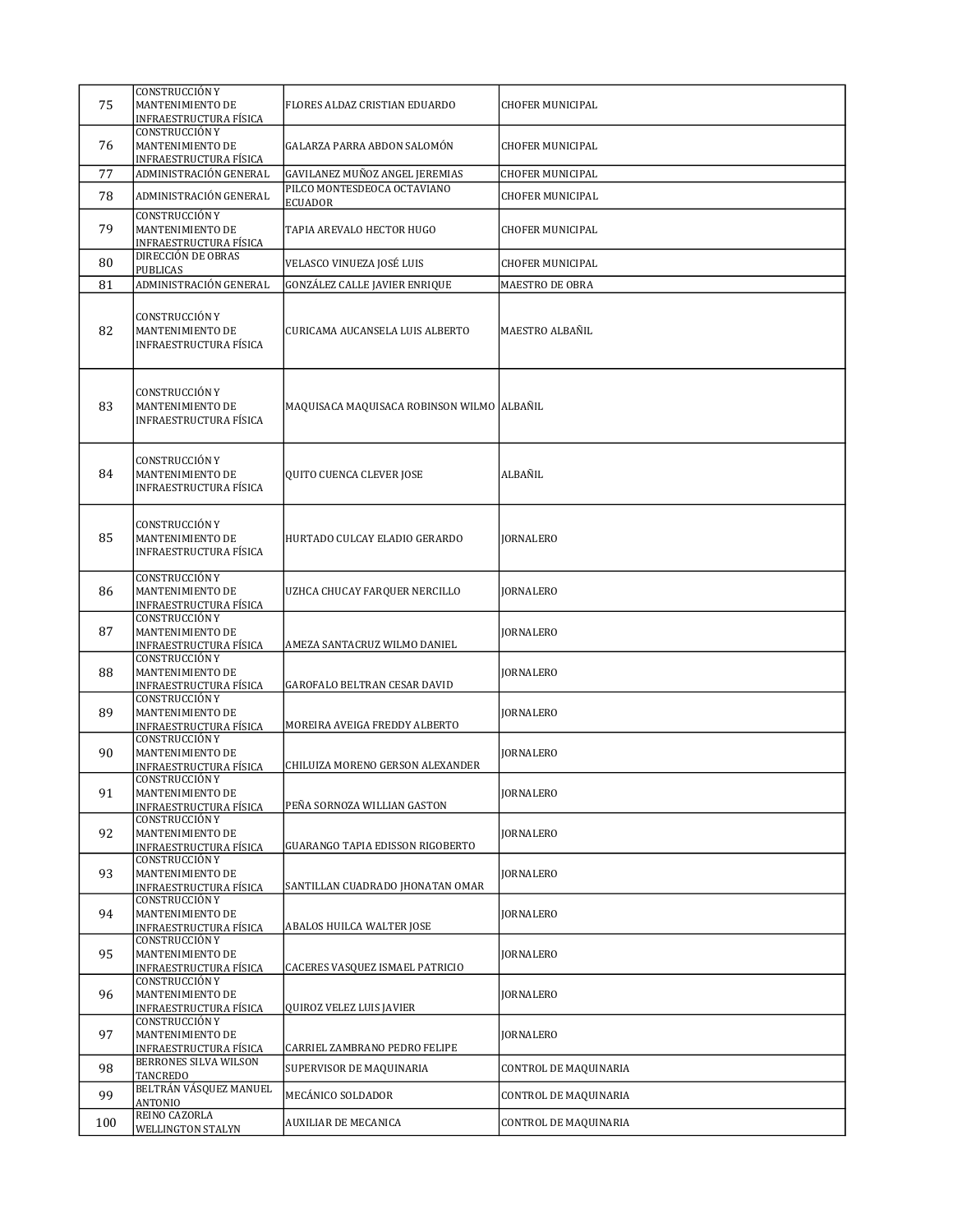| HABILITANTE DE APOYO / GESTIÓN DE AMBIENTE, AREAS VERDES, CULTURA Y TURISMO |                                                              |                                                               |                                                       |  |
|-----------------------------------------------------------------------------|--------------------------------------------------------------|---------------------------------------------------------------|-------------------------------------------------------|--|
|                                                                             | DIRECCION DE AMBIENTE,                                       |                                                               |                                                       |  |
| 101                                                                         | AREAS VERDES, CULTURA Y                                      |                                                               |                                                       |  |
|                                                                             | TURISMO                                                      | LUMBI CHIMBO CARLOS ENRIQUE                                   | DIRECTOR DE AMBIENTE, AREAS VERDES, CULTURA Y TIRISMO |  |
| 102                                                                         | DIRECCION DE AMBIENTE,<br>AREAS VERDES, CULTURA Y<br>TURISMO | ALARCON GALEAS LUIS OCTAVIO                                   | TECNICO DE MEDIO AMBIENTE                             |  |
| 103                                                                         | DIRECCION DE AMBIENTE,<br>AREAS VERDES, CULTURA Y<br>TURISMO | ALULEMA TIXI SEGUNDO MANUEL                                   | <b>FUMIGADOR</b>                                      |  |
| 104                                                                         | DIRECCION DE AMBIENTE,<br>AREAS VERDES, CULTURA Y<br>TURISMO | BORJA AVENDAÑO ANGEL HUMBERTO                                 | <b>JARDINERO</b>                                      |  |
| 105                                                                         | DIRECCION DE AMBIENTE,<br>AREAS VERDES, CULTURA Y<br>TURISMO | MAÑAY MAÑAY NAPO ESTUARDO                                     | <b>JARDINERO</b>                                      |  |
| 106                                                                         | DIRECCION DE AMBIENTE,<br>AREAS VERDES, CULTURA Y<br>TURISMO | PICHISACA GUAMAN SILVIO ROBERTO                               | <b>JARDINERO</b>                                      |  |
| 107                                                                         | DIRECCION DE AMBIENTE,<br>AREAS VERDES, CULTURA Y<br>TURISMO | SALAZAR MERINO GUIDO CLEMENTE                                 | <b>JARDINERO</b>                                      |  |
| 108                                                                         | DIRECCION DE AMBIENTE,<br>AREAS VERDES, CULTURA Y<br>TURISMO | MOROCHO YANEZ CESAR PAUL                                      | <b>JARDINERO</b>                                      |  |
| 109                                                                         | DIRECCION DE AMBIENTE,<br>AREAS VERDES, CULTURA Y<br>TURISMO | REA MEDINA ISRRAEL EMILIANO                                   | <b>JARDINERO</b>                                      |  |
| 110                                                                         | <b>ACCION SOCIAL</b>                                         | CEPEDA CURICAMA DORIS MERCEDES                                | SECRETARIA DE DESARROLLO SOCIAL                       |  |
| 111                                                                         | CULTURA PATRIMONIO Y                                         | ESPINOZA FREIRE LEONOR ODERAI                                 | <b>BIBLIOTECARIA</b>                                  |  |
|                                                                             | TURISMO                                                      |                                                               |                                                       |  |
| 112                                                                         | TURISMO                                                      | OÑATE BASTIDAS JOSÉ GABRIEL                                   | TECNICO DE TURISMO                                    |  |
| 113                                                                         | COMISARIA MUNICIPAL                                          | PUMA SAYAY JENNY PILAR                                        | COMISARIA MUNICIPAL                                   |  |
| 114                                                                         | COMISARIA MUNICIPAL                                          | TORRES ALVAREZ WALTER HERNÁN<br>VICUÑA URGILES RUBÉN DARIO    | ADMINISTRADOR DEL MERCADO<br>SUPERVISOR DE GUADIAS    |  |
| 115                                                                         | COMISARIA MUNICIPAL                                          |                                                               |                                                       |  |
| 116<br>117                                                                  | COMISARIA MUNICIPAL<br>COMISARIA MUNICIPAL                   | TAMAY ORDOÑEZ LUIS ANTONIO<br>QUINCHE MURUSUMBAY JUAN JOSE    | POLICÍA MUNICIPAL<br>POLICÍA MUNICIPAL                |  |
| 118                                                                         | COMISARIA MUNICIPAL                                          | YANEZ MEJIA RICHAR DANILO                                     | POLICÍA MUNICIPAL                                     |  |
| 119                                                                         | COMISARIA MUNICIPAL                                          | CAZCO SOLIS BRANDON JOHAN                                     | POLICÍA MUNICIPAL                                     |  |
| 120                                                                         | COMISARIA MUNICIPAL                                          | OROZCO BASTIDAS LEONEL WILINTON                               | POLICÍA MUNICIPAL                                     |  |
| 121                                                                         | COMISARIA MUNICIPAL                                          | CUADRADO ESPINOZA EDUARDO FLAVIO                              | POLICÍA MUNICIPAL                                     |  |
|                                                                             |                                                              | ESPINOZA ESPINOZA WASHINGTON                                  |                                                       |  |
| 122<br>123                                                                  | COMISARIA MUNICIPAL<br>COMISARIA MUNICIPAL                   | <b>WILFRIDO</b><br><b>GAVILANES CONSTANTE CARLOS</b>          | Guardia<br>POLICÍA MUNICIPAL                          |  |
|                                                                             |                                                              | <b>FERNANDO</b><br>ORDOÑEZ RUIZ JOSÉ FERNANDO                 |                                                       |  |
| 124<br>125                                                                  | COMISARIA MUNICIPAL                                          | HARO SANTILLÁN JUAN ALCIDES                                   | POLICÍA MUNICIPAL<br>POLICÍA MUNICIPAL                |  |
| 126                                                                         | COMISARIA MUNICIPAL<br>COMISARIA MUNICIPAL                   | NAVAS SANTANDER WILMAN RENÉ                                   | POLICÍA MUNICIPAL                                     |  |
| 127                                                                         | COMISARIA MUNICIPAL                                          | PALACIOS MORA MANUEL OSWALDO                                  | POLICÍA MUNICIPAL                                     |  |
| 128                                                                         | COMISARIA MUNICIPAL                                          | RUIZ VERGARA HUGO ALEJANDRO                                   | POLICÍA MUNICIPAL                                     |  |
| 129                                                                         | COMISARIA MUNICIPAL                                          | SORNOZA MACÍAS MANUEL DE LA CRUZ                              | POLICÍA MUNICIPAL                                     |  |
| 130                                                                         | COMISARIA MUNICIPAL                                          | VERDEZOTO CRESPO WIDMAN ALFREDO                               | POLICÍA MUNICIPAL                                     |  |
| 131                                                                         | COMISARIA MUNICIPAL                                          | CORTES CORTÉS JAIRO ANTONIO                                   | POLICÍA MUNICIPAL                                     |  |
|                                                                             | MIEMBROS DE LA JUNTA DE                                      |                                                               |                                                       |  |
| 132<br>133                                                                  | PROTECCION DE DERECHOS<br>MIEMBROS DE LA JUNTA DE            | MOYA CISNEROS IRLANDA DE PILAR<br>VALLEJO SALAN ELVIA FABIOLA | MIEMBRO JCPDNA<br>MIEMBRO JCPDNA                      |  |
|                                                                             | PROTECCION DE DERECHOS<br>MIEMBROS DE LA JUNTA DE            |                                                               |                                                       |  |
| 134<br>135                                                                  | PROTECCION DE DERECHOS<br>REGISTRO DE LA PROPIEDAD           | VEGA AVEROS JORGE GEOVANNY<br>ALMEIDA INCA EDGAR BAYRON       | MIEMBRO JCPDNA<br>REGISTRADOR DE LA PROPIEDAD E       |  |
| 136                                                                         | REGISTRO DE LA PROPIEDAD                                     | SANTILLAN HARO NARCISA ROSA                                   | INCRIPTORA . CERTIFICADORA DEL R.P                    |  |
| 137                                                                         | REGISTRO DE LA PROPIEDAD                                     | LÓPEZ ORELLANA GLADYS MARINA                                  | CERTIFICADORA DEL R.P.                                |  |
| 138                                                                         | REGISTRO DE LA PROPIEDAD                                     | ROMERO JIMENEZ ELIZABETH ZULY                                 | SECRETARIA DEL REGISTRO P.                            |  |
| 139                                                                         | REGISTRO DE LA PROPIEDAD                                     | VICUÑA SAUCE JESSICA MARILU                                   | SUPERVISORA DE SINE                                   |  |
|                                                                             | PROCESOS DESCONCENTRADOS                                     |                                                               |                                                       |  |